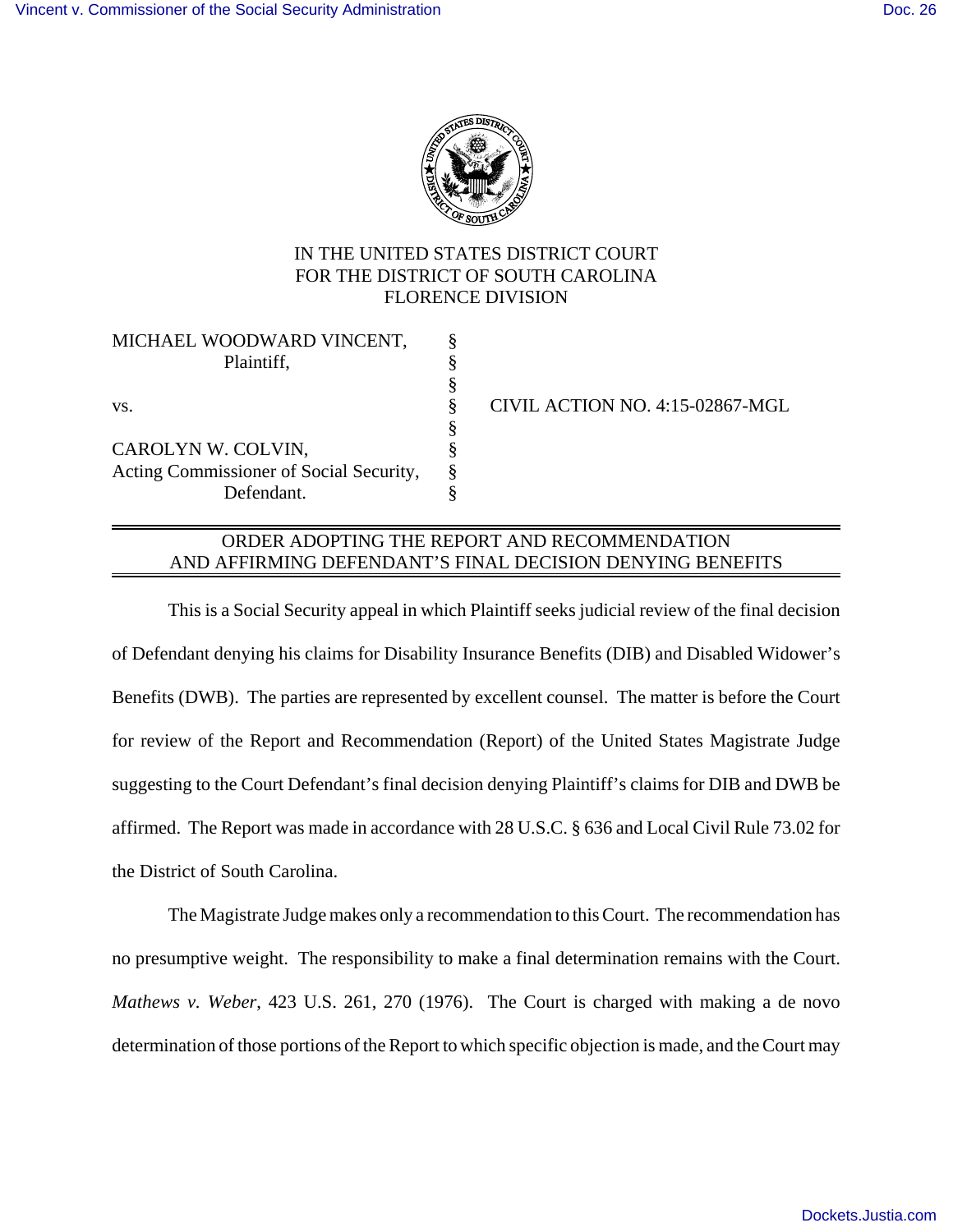accept, reject, or modify, in whole or in part, the recommendation of the Magistrate Judge or recommit the matter with instructions. 28 U.S.C. § 636(b)(1).

The Magistrate Judge filed the Report on December 13, 2016, and Plaintiff filed his objections on December 27, 2016. The Court has carefully reviewed Plaintiff's objections, but holds them to be without merit. Therefore, it will enter judgment accordingly.

Plaintiff filed his application for DIB and DWB on March 4, 2012, asserting his disability commenced on February 28, 2012. Plaintiff's application was denied initially and upon reconsideration. Plaintiff requested a hearing before an Administrative Law Judge (ALJ), which the ALJ conducted on December 4, 2013. Then, on January 10, 2014, the ALJ issued a decision finding Plaintiff was not disabled under the Act. Subsequently, the Appeals Council denied Plaintiff's request for review of the ALJ's decision. Accordingly, the ALJ's decision became Defendant's final decision for purposes of judicial review. Thereafter, Plaintiff filed suit in this Court, seeking judicial review of Defendant's final decision denying his claims.

The Social Security Administration has established a five-step sequential evaluation process for determining whether a person is disabled. 20 C.F.R. §§ 404.1520(a), 416.920(a). The five steps are: (1) whether the claimant is currently engaging in substantial gainful activity; (2) whether the claimant has a medically determinable severe impairment(s); (3) whether such impairment(s) meets or equals an impairment set forth in the Listings; (4) whether the impairment(s) prevents the claimant from returning to his past relevant work; and, if so, (5) whether the claimant is able to perform other work as it exists in the national economy. 20 C.F.R.  $\S$ § 404.1520(a)(4)(I)-(v),  $416.920(a)(4)(I)-(v)$ .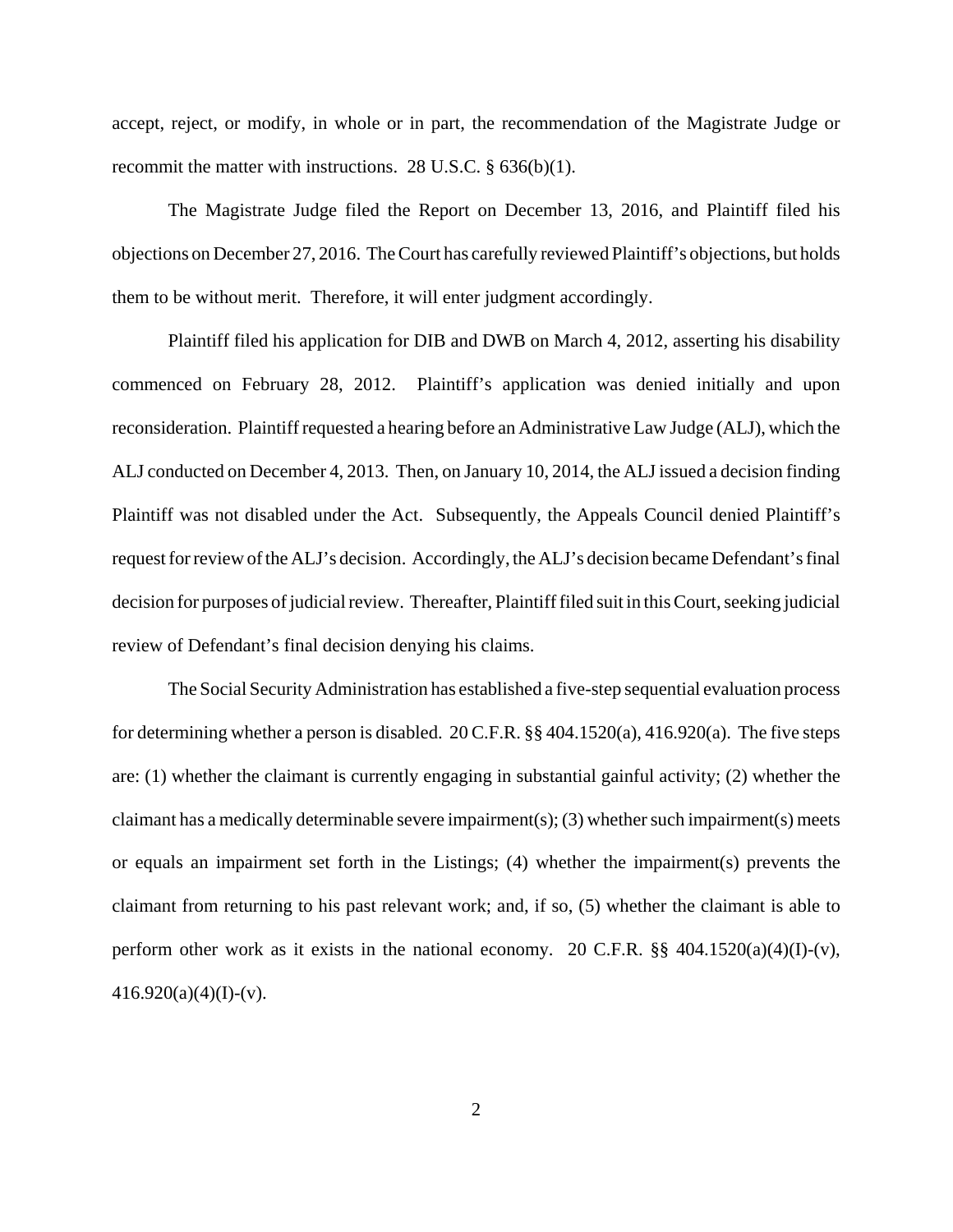Under 28 U.S.C. § 636(b)(1), a district court is required to conduct a de novo review of those portions of the Magistrate Judge's Report to which a specific objection has been made. The Court need not conduct a de novo review, however, "when a party makes general and conclusory objections that do not direct the court to a specific error in the [Magistrate Judge's] proposed findings and recommendations." *Orpiano v. Johnson*, 687 F.2d 44, 47 (4th Cir. 1982); *see* Fed. R. Civ. P. 72(b). Thus, the Court will address each specific objection to the Report in turn. As provided above, however, the Court need not–and will not–address any of Plaintiff's arguments that fail to point the Court to alleged specific errors the Magistrate Judge made in the Report.

It is Plaintiff's duty to both produce evidence and prove he is disabled under the Act. *See Pass v. Chater*, 65 F.3d 1200, 1203 (4th Cir. 1995). And, it is the duty of the ALJ, not this Court, to make findings of fact and to resolve conflicts in the evidence. *Hays v. Sullivan*, 907 F.2d 1453, 1456 (4th Cir. 1990). Under the substantial evidence standard, however, the Court must view the entire record as a whole. *See Steurer v. Bowen*, 815 F.2d, 1249, 1250 (8th Cir. 1987).

"Additionally, the substantial evidence standard presupposes a zone of choice within which the decisionmakers can go either way, without interference by the courts. An administrative decision is not subject to reversal merely because substantial evidence would have supported an opposite decision." *Clarke v. Bowen*, 843 F.2d 271, 272-73 (8th Cir. 1988) (citations omitted) (internal quotation marks omitted) (alteration omitted). Likewise, when considering a Social Security disability claim, it is not the province of this Court to "reweigh conflicting evidence . . . or substitute [its] judgment for that of the ALJ." *Johnson v. Barnhart*, 434 F.3d 650, 653 (4th Cir. 2005) (per curiam) (citation omitted) (alteration omitted). The Court "must sustain the ALJ's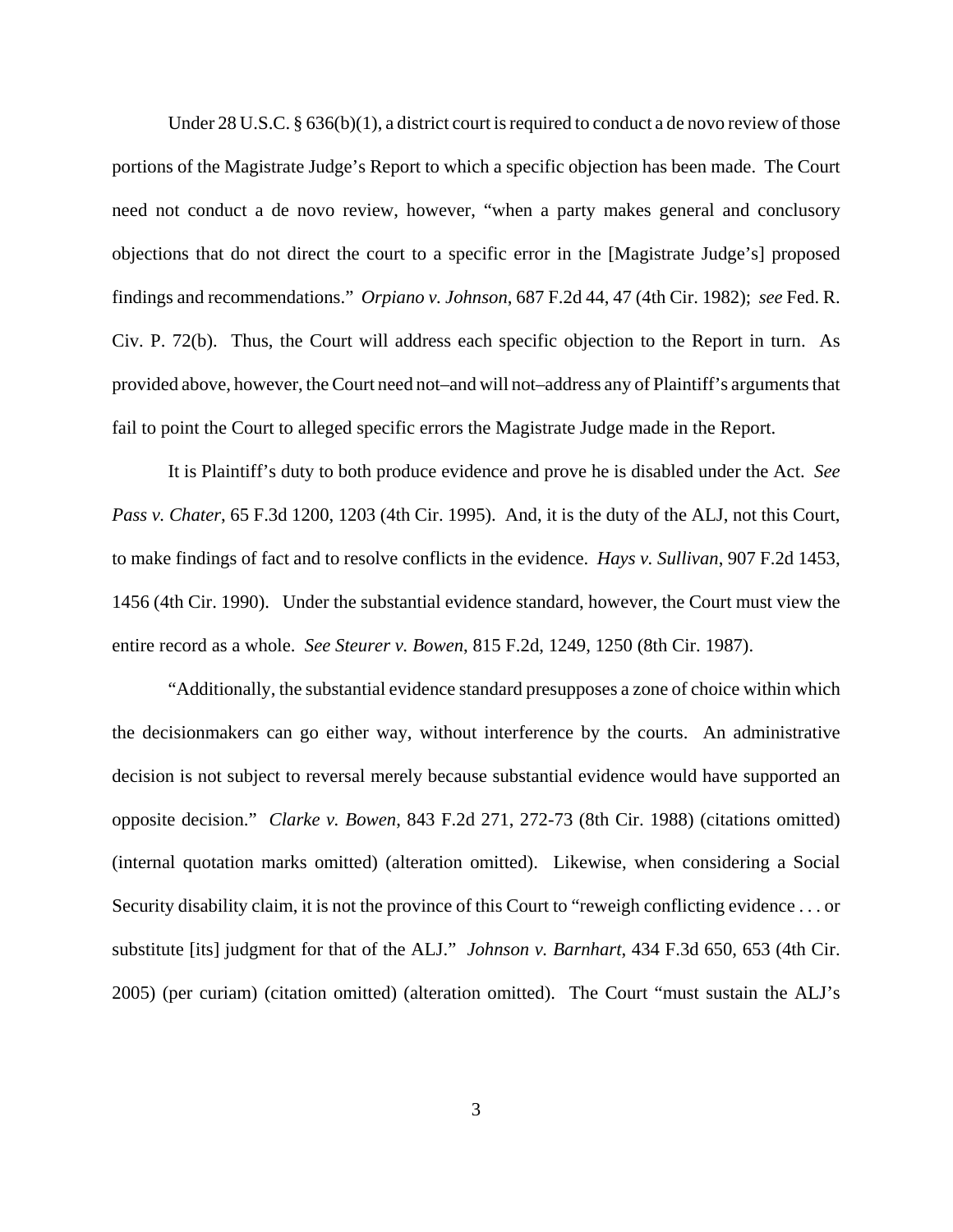decision, even if [it] disagree[s] with it, provided the determination is supported by substantial evidence." *Smith v. Chater*, 99 F.3d 635, 638 (4th Cir. 1996).

Plaintiff raises two specific objections to the Magistrate Judge's Report. The Court will address each one in turn.

First, Plaintiff asserts the Magistrate Judge erred by accepting the ALJ's allegedly conclusory statement regarding the combined effect of Plaintiff's multiple impairments. ECF No. 24 at 1. Specifically, Plaintiff avers the Magistrate Judge failed to point out exactly where the ALJ conducted this analysis within his decision, citing *Walker v. Bowen*, 889 F.2d 47 (4th Cir. 1989). Plaintiff insists the lack of a detailed discussion of how Plaintiff's combined impairments affect him is particularly significant given his diagnoses of hypochondriasis and somatization disorder. The Court is unpersuaded.

Importantly, *Walker* was not intended to be used as a trap for the Commissioner; rather, the adequacy requirement of *Walker* is met if it is clear from the decision as a whole the ALJ considered the combined effect of a claimant's impairments. Thus, there have been instances in which this Court has affirmed an appeal in which the ALJ could have done a better job explaining his decision because, when the opinion was read as a whole, the Court was able to take the ALJ at her or his word that she or he had properly analyzed the issue. *See, e.g.*, *Sims v. Colvin*, Civil Action No. 0:14-1663-MGL-PJG, 2015 WL 5525096, at \*6 (D.S.C. Sept. 17, 2015) ("[T]he Court is satisfied that, when the ALJ's opinion is read as a whole, it is clear that he considered the combined effect of Plaintiff s combined impairments."). Further, the Court's "general practice, which [it] see[s] no reason to depart from here, is to take a lower tribunal at its word when it declares that it has considered a matter." *Hackett v. Barnhart*, 395 F.3d 1168, 1173 (10th Cir. 2005). Additionally, to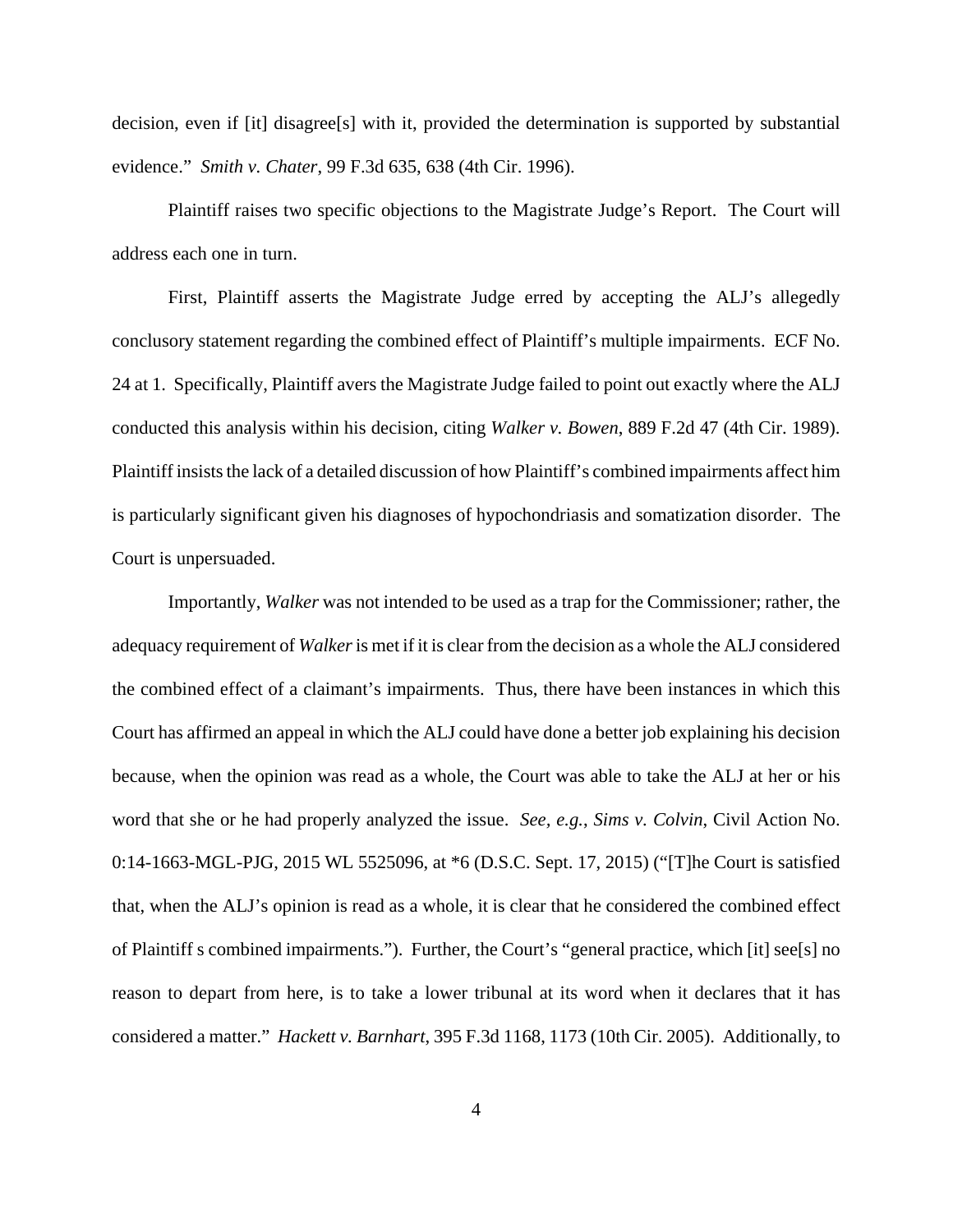the extent the ALJ could have done a better job in explaining his decision, "if the [ALJ's] decision is overwhelmingly supported by the record though the agency's original opinion failed to marshal that support, then remanding is a waste of time." *Bishop v. Comm'r of Soc. Sec.*, 583 F. App'x 65, 67 (4th Cir. 2014) (internal quotation marks omitted). This is such a case. The ALJ's decision, when read as a whole, convinces this Court he properly considered the evidence of the effect of Plaintiff's combined impairments, "and the ALJ's decision is [so] overwhelmingly supported by the record . . . [that] remanding is a waste of time." *Id.* Hence, because this Court is of the firm opinion the ALJ properly considered and explained his consideration of Plaintiff's impairments in combination, the Court will overrule Plaintiff's first objection.

Second, Plaintiff urges the Magistrate Judge erred in recommending the ALJ made an appropriate determination of Plaintiff's residual functional capacity (RFC). ECF No. 24 at 3. Plaintiff claims the ALJ neglected to account for Plaintiff's mental health limitations in the RFC. The Court disagrees.

"An ALJ is not required to discuss all the evidence submitted, and an ALJ's failure to cite specific evidence does not indicate that it was not considered." *Craig v. Apfel*, 212 F.3d 433, 436 (8th Cir. 2000). But, the "ALJ may not select and discuss only that evidence that favors his ultimate conclusion, but must articulate, at some minimum level, his analysis of the evidence to allow the . . . [C]ourt to trace the path of his reasoning." *Diaz v. Chater*, 55 F.3d 300, 307 (4th Cir. 1995). That said, although the ALJ "must build an accurate and logical bridge from the evidence to [his] conclusion," *Dixon v. Massanari*, 270 F.3d 1171, 1176 (7th Cir. 2001), the Court "will nonetheless give the opinion a commonsensical reading rather than nitpicking at it," *Rice v. Barnhart*, 384 F.3d 363, 369 (7th Cir. 2004) (citation omitted) (internal quotation marks omitted).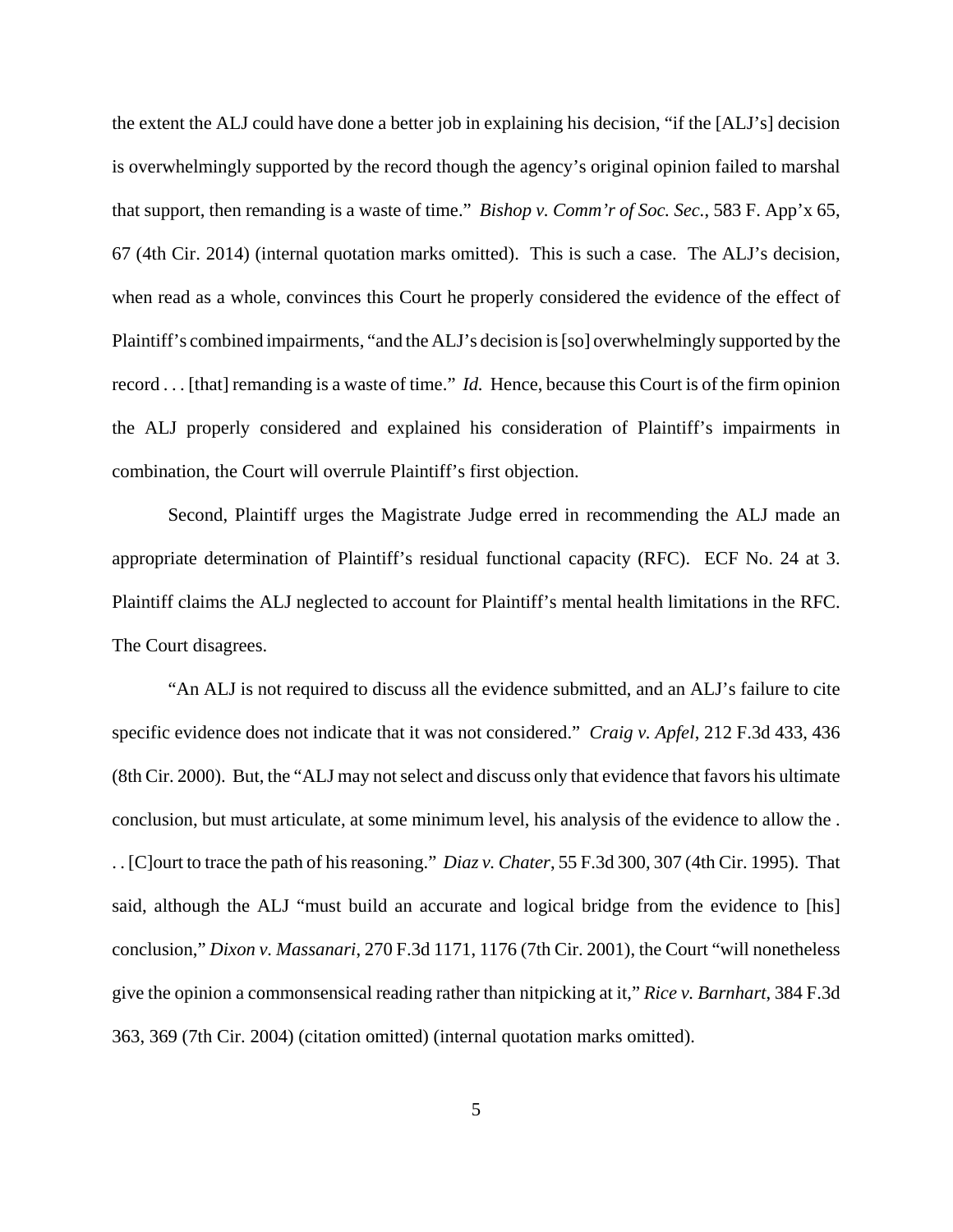As already noted, "the substantial evidence standard presupposes a zone of choice within which the decisionmakers can go either way, without interference by the courts. An administrative decision is not subject to reversal merely because substantial evidence would have supported an opposite decision." *Clarke*, 843 F.2d at 272-73. The Court "must sustain the ALJ's decision, even if [it] disagree[s] with it, provided the determination is supported by substantial evidence." *Smith*, 99 F.3d at 638. Where, as here, the ALJ discussed medical and nonmedical evidence leading to his RFC assessment for Plaintiff, specifically addressing each of Plaintiff's impairments and giving him every benefit of the doubt in limiting him to light work and restricting him from exposure to work hazards, the Court holds the ALJ's decision was supported by substantial evidence and the ALJ adequately explained the RFC analysis.

Here, "[c]ertainly, the ALJ could have done a better job in explaining the bases for finding that [Plaintiff] is not disabled under the Act. But, the fact that the ALJ could have offered a more thorough explanation for [his] decision does not change [the Court's] conclusion that substantial evidence in the record supports that decision." *See Dunn v. Colvin*, 607 F. App'x 264, 276 (4th Cir. 2015). Therefore, discerning no legal error, and holding the ALJ's decision on this issue is supported by substantial evidence, the Court will overrule this objection as well.

In sum, the Court holds there is substantial evidence to support the ALJ's conclusion Plaintiff was not disabled under the Act during the relevant time period and the ALJ's decision is free from reversible legal error. Further, the determination is reasonable.

After a thorough review of the Report and the record in this case under the standard set forth above, the Court overrules Plaintiff's objections, adopts the Report, and incorporates it herein.